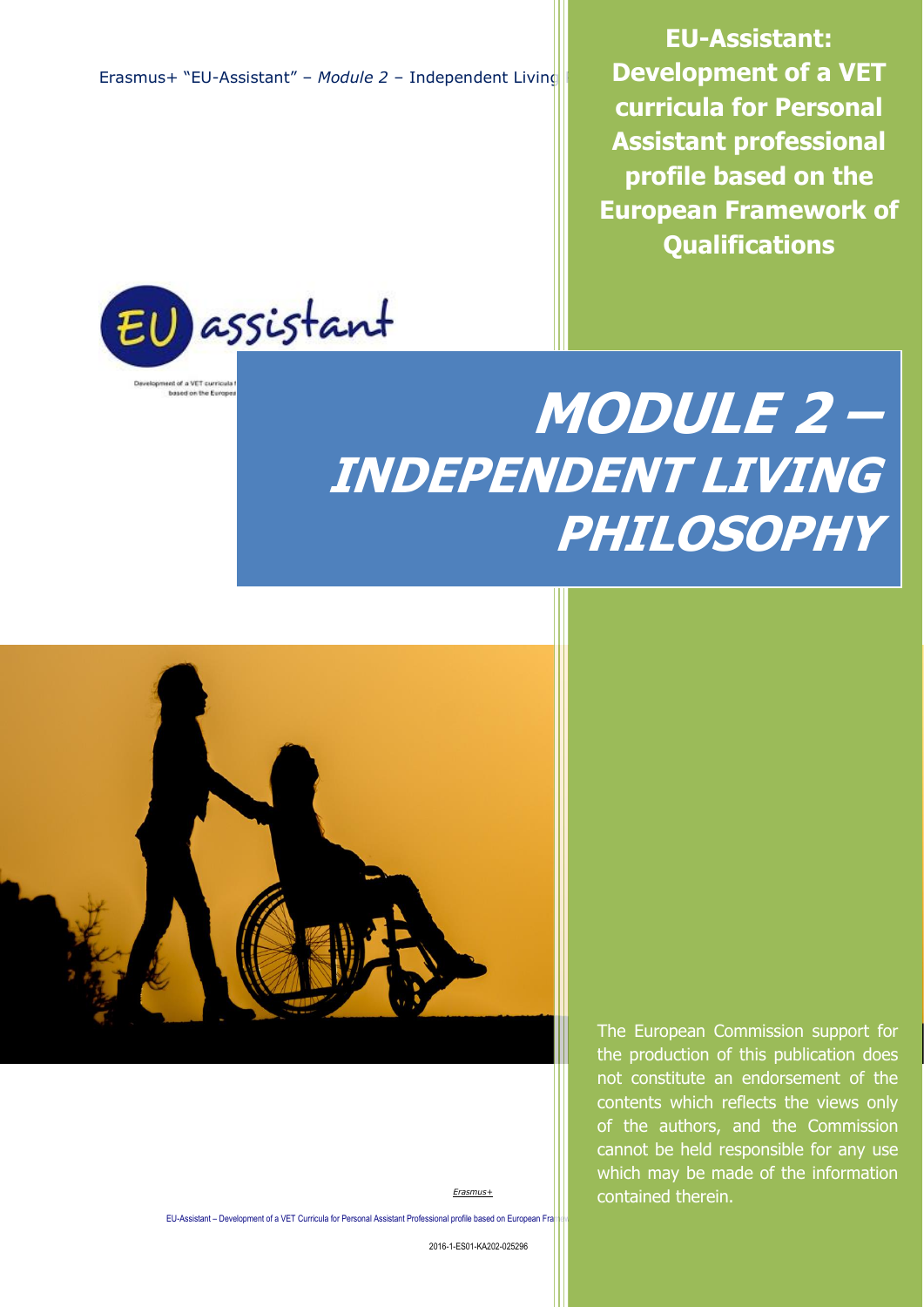

## **TABLE OF CONTENTS**

| 1. |  |
|----|--|
| 2. |  |
| 3. |  |
| 4. |  |
|    |  |
|    |  |
|    |  |
|    |  |
|    |  |
|    |  |
| 6. |  |
|    |  |
|    |  |
|    |  |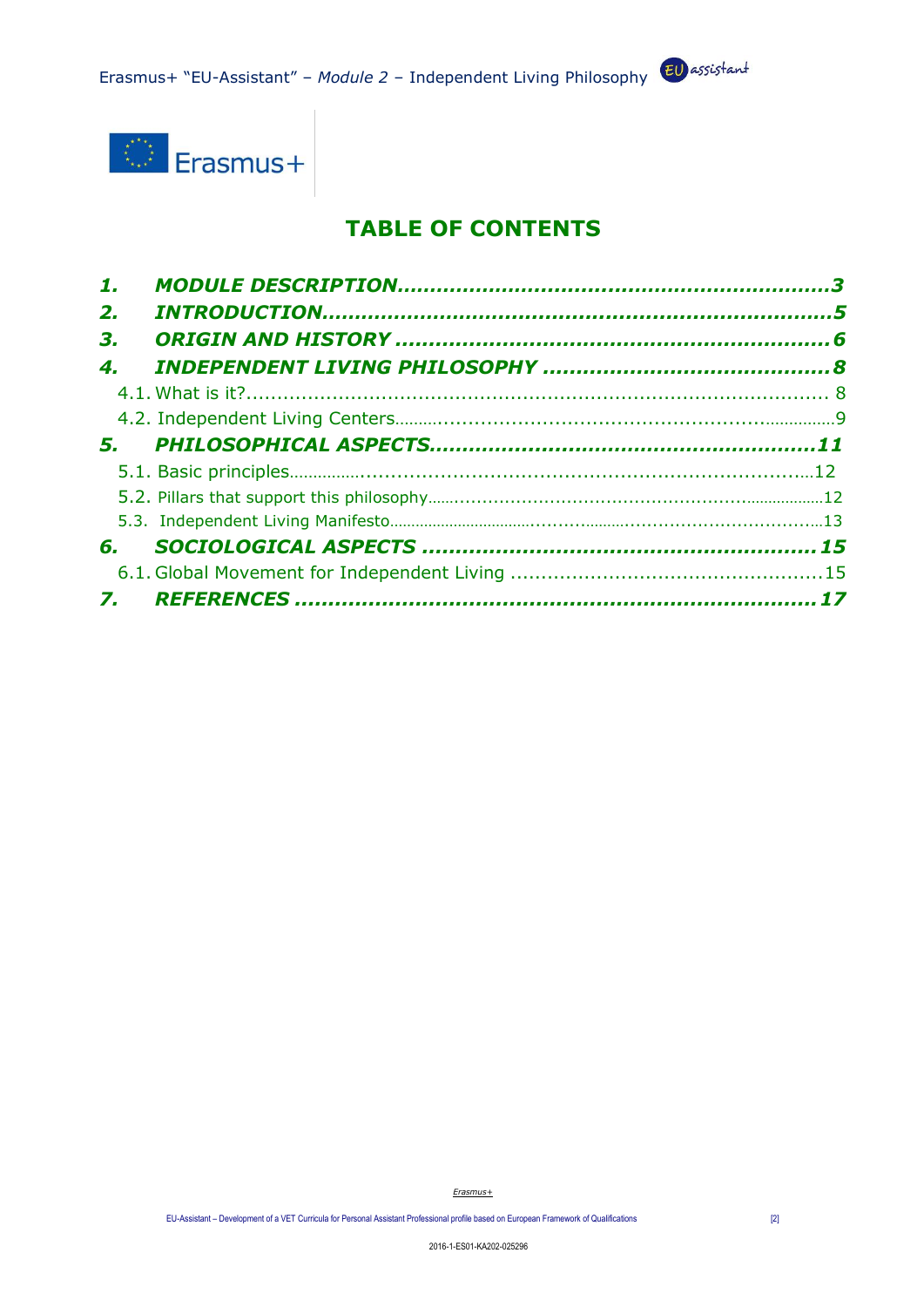**【1】 【1】 【1】 【1】 【1】 】 【1】 】 【1】 】 【1】 】 【1】 】 【1】 】 【1】 】 【1】 】 【1】 】 【1】 】** 【1】 】 【

## **1. MODULE DESCRIPTION**

Ξ

| <b>MODULE TITLE</b>                   | INDEPENDENT LIVING PHILOSOPHY                                                                                                                                                                                                                                                                                                           |
|---------------------------------------|-----------------------------------------------------------------------------------------------------------------------------------------------------------------------------------------------------------------------------------------------------------------------------------------------------------------------------------------|
| <b>KEYWORDS</b>                       | Philosophy, independent<br>living, functional<br>diversity, capacity, centers, personal assistance                                                                                                                                                                                                                                      |
| <b>TARGET GROUP</b>                   | This module is aimed at those people who want to<br>know where the Personal Assistance figure comes<br>from.                                                                                                                                                                                                                            |
| <b>LEVEL</b>                          | beginner                                                                                                                                                                                                                                                                                                                                |
| <b>CAREER</b><br><b>OPPORTUNITIES</b> | People who want to become a Personal Assistant<br>for people with functional diversity.                                                                                                                                                                                                                                                 |
| <b>AIMS OF MODULE</b>                 | This module provides participants with practical<br>knowledge, understanding,<br>resources<br>and<br>opportunities to learn how to work as a personal<br>assistant.<br>The student will know the origin of the<br>independent living philosophy, its development<br>and the consequences of this at individual and<br>collective level. |
| <b>LEARNING OUTCOMES</b>              | Upon completion of this module, the participant<br>will<br>learned what<br>Independent<br>have<br>Living<br>Philosophy is, what its basic principles and pillars<br>are, how this philosophy has developed and how it<br>has evolved into a model of life.                                                                              |

*Erasmus+*

EU-Assistant – Development of a VET Curricula for Personal Assistant Professional profile based on European Framework of Qualifications [3]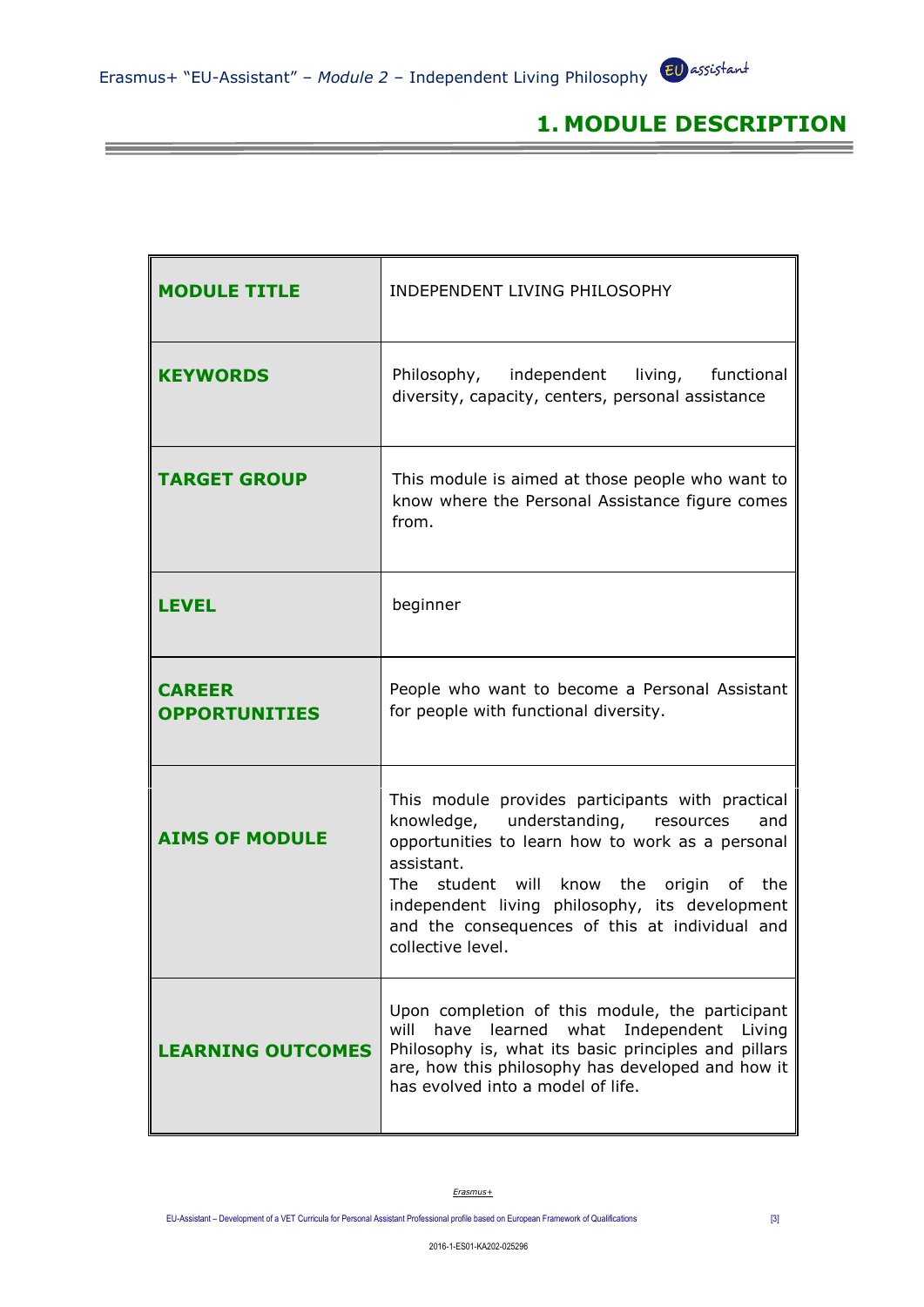| <b>PREREQUISITE(S)</b><br><b>SKILLS:</b>  | Use of basic ICT.                                                                                                                                                                              |
|-------------------------------------------|------------------------------------------------------------------------------------------------------------------------------------------------------------------------------------------------|
| <b>PREREQUISITE(S)</b><br><b>COURSE:</b>  | none                                                                                                                                                                                           |
| <b>GUIDED LEARNING</b><br><b>HOURS:</b>   | 8                                                                                                                                                                                              |
| <b>COMPENTENCY</b>                        | The student understands and assumes the<br>Independent Living Model on which Personal<br>Assistance is based.                                                                                  |
| <b>ASSESMENT</b>                          | The assessment will consist of a multiple choice<br>test and a response exercise to be developed,<br>will test students' knowledge<br>which<br>and<br>understanding through learning outcomes. |
| <b>CATEGORY</b>                           | cost (cost optimization)<br>time (efficient time management)<br>s-quality (service quality)<br>m-quality (management quality)                                                                  |
| <b>SUPLEMANTARY</b><br><b>MATERIAL(S)</b> | none                                                                                                                                                                                           |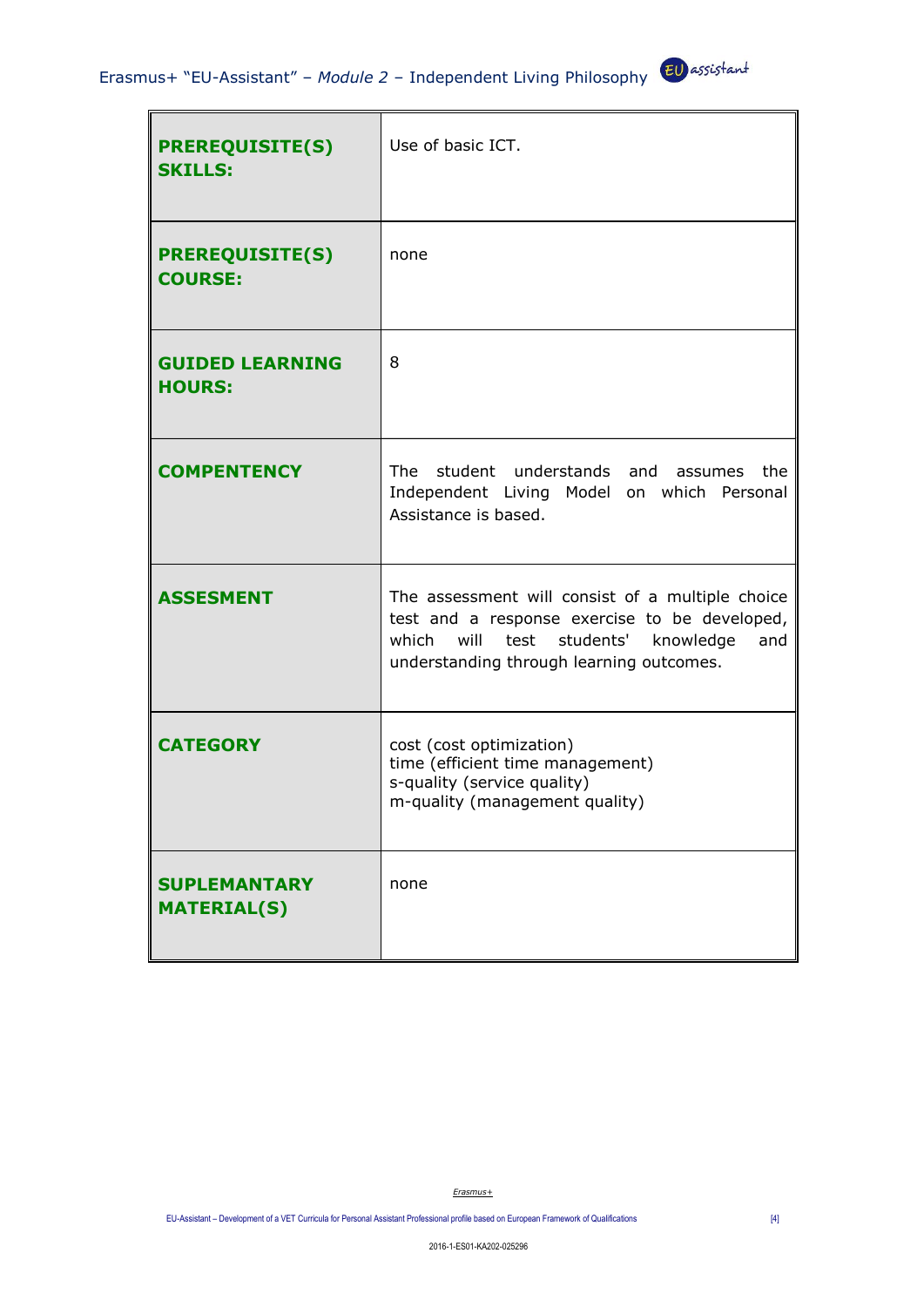

Dear participant,

Welcome to this module! This module is created within the training framework for people who are interested in becoming personal assistants for people with functional diversity. In this module you will learn about Independent Living Philosophy, the movement that fights for the rights of these people and, through which, the Personal Assistant is created.

Module 1 includes philosophical, sociological, theoretical, and political principles needed to understand how Independent Living Philosophy emerges and evolves, and thus Personal Assistant. We will see how the Independent Living Centers are founded and for what purposes. We will study the ILP, its pillars and basic principles and the development of the independent model of life as a product of the change in mentality of people with functional diversity, who from the 60s will fight for their rights, mainly to exercise control of their lives.

Warm regards,

EU-Assistant Project Team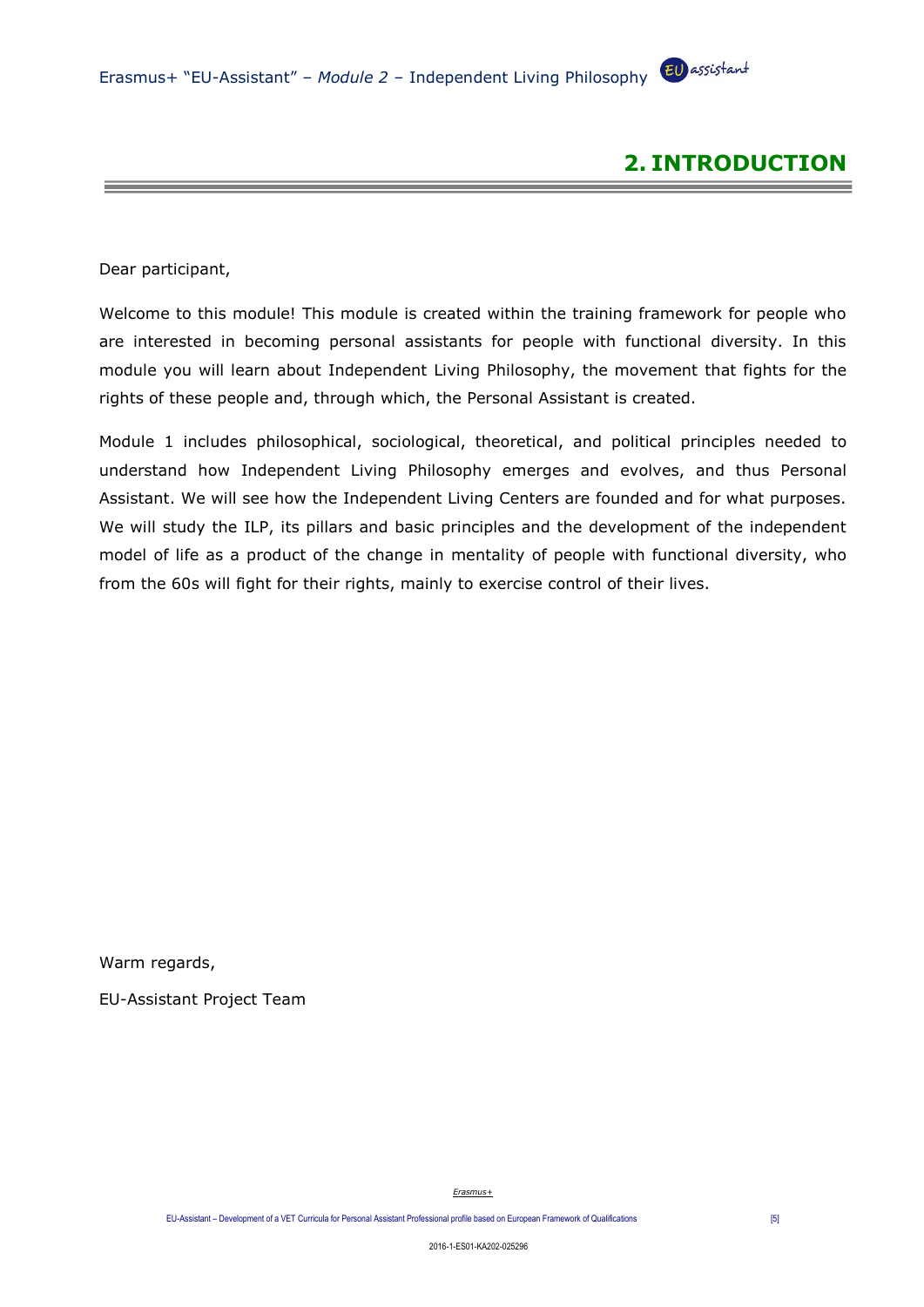### **3. ORIGIN AND HISTORY**

The birth of the independent life movement may be in time on the day that Ed Roberts, a student, accessed the University of California (Berkeley) after having overcome many difficulties due to his disability and the limits of the model medical-rehabilitator of treatment that prevailed at that time. Roberts had a so-called "severe" functional diversity, and from his earliest years on, his family and medical background had considered that it would not be possible for him to achieve certain goals such as marrying, attending college or gaining employment. However, despite their lack of trust in his possibilities, Roberts overcame some of the barriers and managed to attend school and, later, the college where he would prepare to enter university.



At that time (60's), only four universities in the United States accomplished the accessibility requirements, to enter, necessary for women and men with reduced mobility. However, Roberts was determined to go to the university that considered better for his academic career, without limiting this choice to those accessible universities. That is the reason why Roberts applied to the University of California (Berkeley) for a degree in Political Science. Finally, Roberts got himself admitted to that university and went to live in the infirmary (because the student residence was not accessible), but not before surpassing many barriers, both architectonic and mental.

Roberts graduated in Political Science, graduated in Political Science and began working on his doctoral thesis, and in 1967, there were twelve students with functional diversity living in the infirmary of the University of California. As we can see, Ed Roberts was opening doors that allowed better opportunities to the other people with functional diversity.

EU-Assistant – Development of a VET Curricula for Personal Assistant Professional profile based on European Framework of Qualifications [6]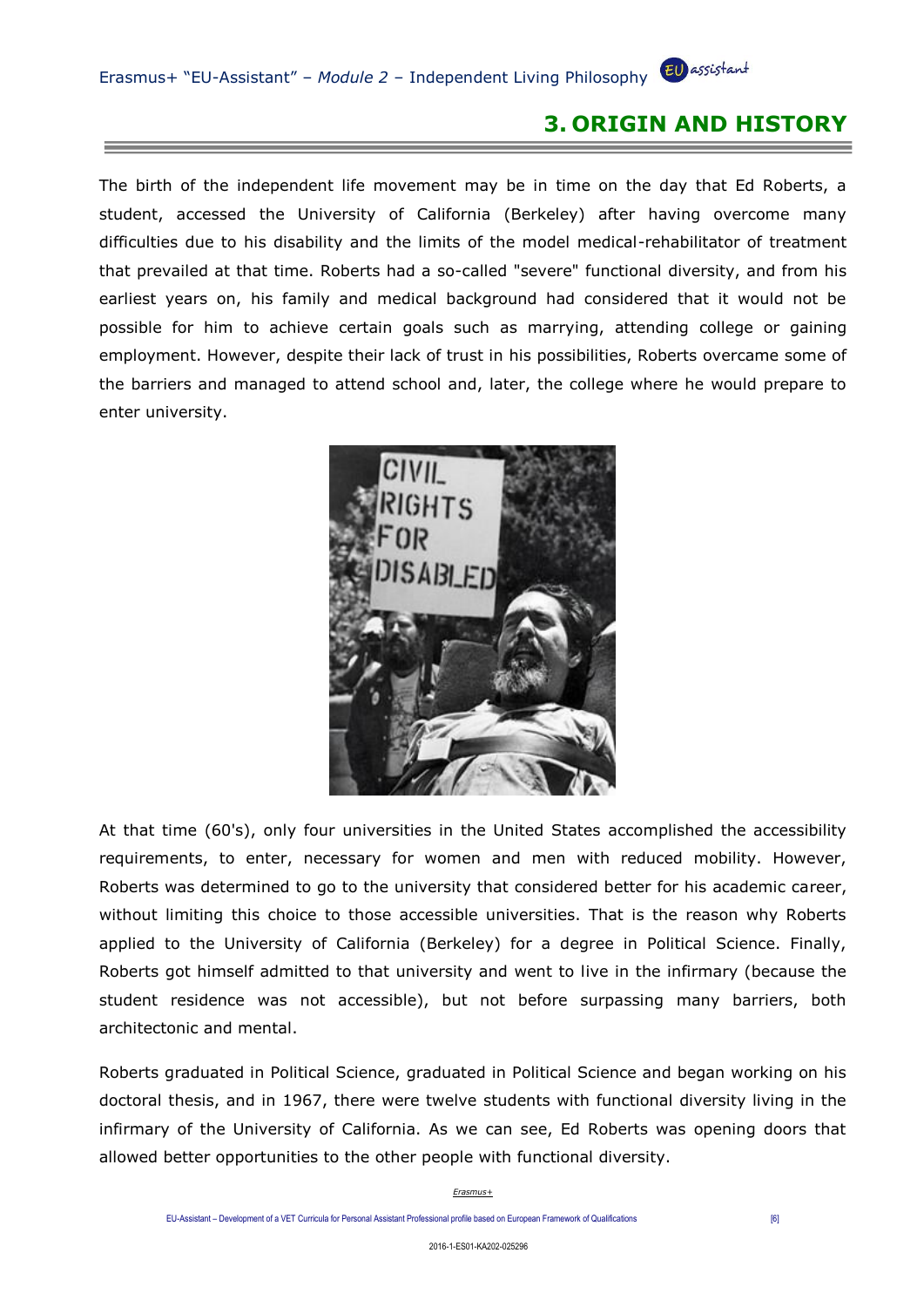Not conforming only to his access to college, in the spring of 1970, Roberts launched a Physically Functional Diversity Student Program, which opened in a new office in The Campus, accessible and equipped with ramps.

From their experiences, Roberts and his colleagues, developed a program for students with functional diversity that reflected what was needed to live independently. This, as expected, was a before and after, redefined the concept of independence as the control that a person has over his own life.

Following the University's experience, the Leaders of the Physically Functional Diversity Student Program discussed how to implement a similar program, but not limited to students.

This program identified the various services required to enable women and men with functional diversity to live independently in their community, and behind it was the idea to create an Independent Living Center, based on the same principles as the Students Program, which was inaugurated in the year 1972.

In this center, directed by women and men with functional diversity, they addressed their problems as social issues, working with different types of functional diversity and having as main objective their integration into society.

The independent living movement was spreading its philosophy throughout the country, then crossing national borders. It should be noted that it has had an enormous influence in countries like Sweden, Canada, England and, also, Spain.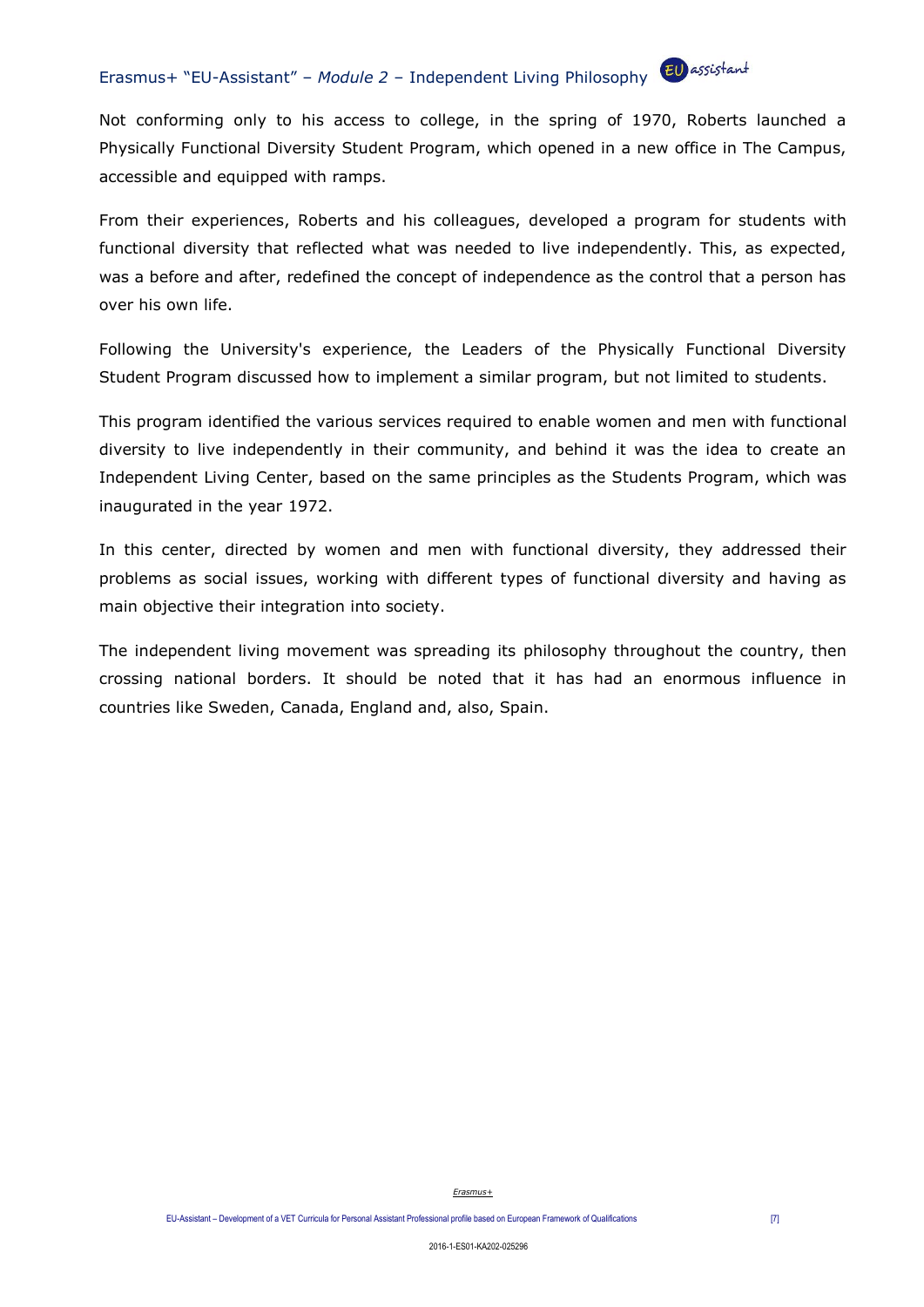### **4. INDEPENDENT LIVING PHILOSOPHY**

#### **4.1. What is it?**

*"People who move differently, those who receive the sensations in another way or those who interpret the world in a very different way, we do not have to be sick, we can be happy, we can love and be loved, we can contribute things, even take initiatives and be useful. It was born what is known as Independent Living. "*

*Manuel Lobato Galindo*, Activist in Independent Living

The Independent Living Research Utilization (ILRU) Program of Houston described independent living as control over one's life based on the choice of acceptable options that minimize reliance on others in making decisions and in performing everyday activities. This includes managing one's own affairs, participating in day-to-day life in the community, fulfilling a range of social roles, and making decisions that lead to self-determination and the minimization of psychological or physical dependence upon others. Independence is a relative concept that may be defined personally by each individual.

The global Independent Living Philosophy (ILP), is constituted in a new theoretical-practical thinking around the human reality, denominated "functional diversity".

Through this, women and men with functional diversity claim their right to live in an active and independent way, being included in the community, with the necessary human support (one of them, Personal Assistance).

This philosophy makes it possible to understand that people with functional diversity also enrich and, therefore, institutionalization as a way of life is not acceptable, since it does not allow them to contribute to society, thus having the human and technological supports necessary to be able to exercise as citizens in equal opportunities.



*Logo of the Independent Living movement*

*Erasmus+*

EU-Assistant – Development of a VET Curricula for Personal Assistant Professional profile based on European Framework of Qualifications [8]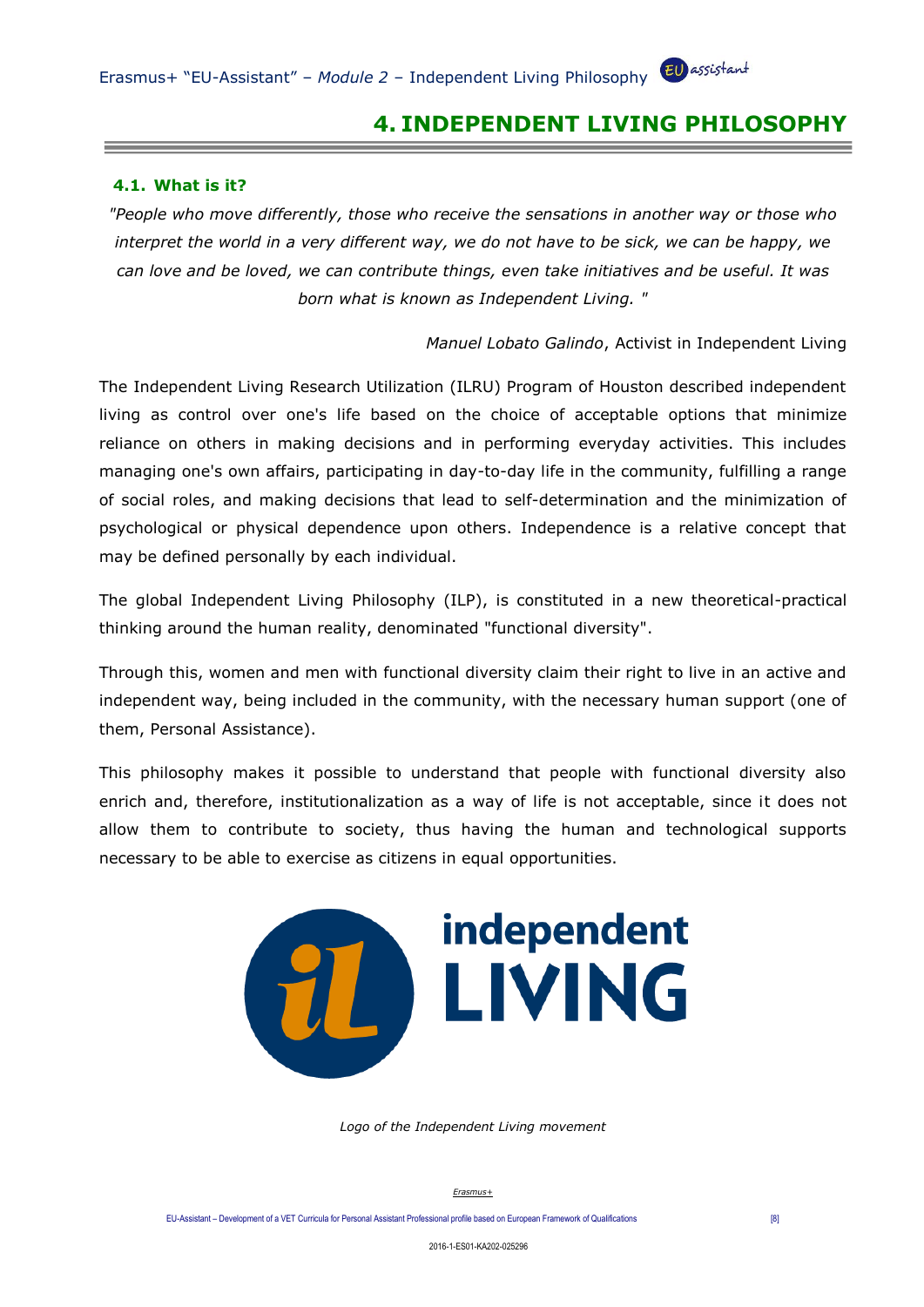As we have seen so far, we can clearly say that the concept of "Independent Living" is broad and encompasses the full range of experiences and human rights. These rights include, but are not limited to:

- ➢ Right to be born
- ➢ Right to access appropriate medical treatment, how and when it is needed
- $\triangleright$  Right to education with people without functional diversity
- $\triangleright$  Equality of access to work
- $\triangleright$  Right to engage in leisure activities
- ➢ Right to participate in political processes and institutions
- ➢ Right to have personal and sexual relationships, as well as to parenthood and motherhood
- $\triangleright$  Right to participate fully in the life of the community



*Logo of a fist with the words: support, disability and rights*

From the ILP, it is argued that to allow people with functional diversity to achieve a significantly independent life is necessary to eradicate any structural and cultural disadvantage, impacting globally at political and cultural level.

#### **4.2. Independent Living Centers**

As we saw earlier, Ed Roberts, began the development of the Independent Living Movement when in 1970, from the university, managed to carry out the Physically Functional Diversity Student Program, within the campus of the University of California.

However, his most important claim success came two years later, when, together with the functional diversity group that met at the university, he founded the first Independent Living Center (ILC).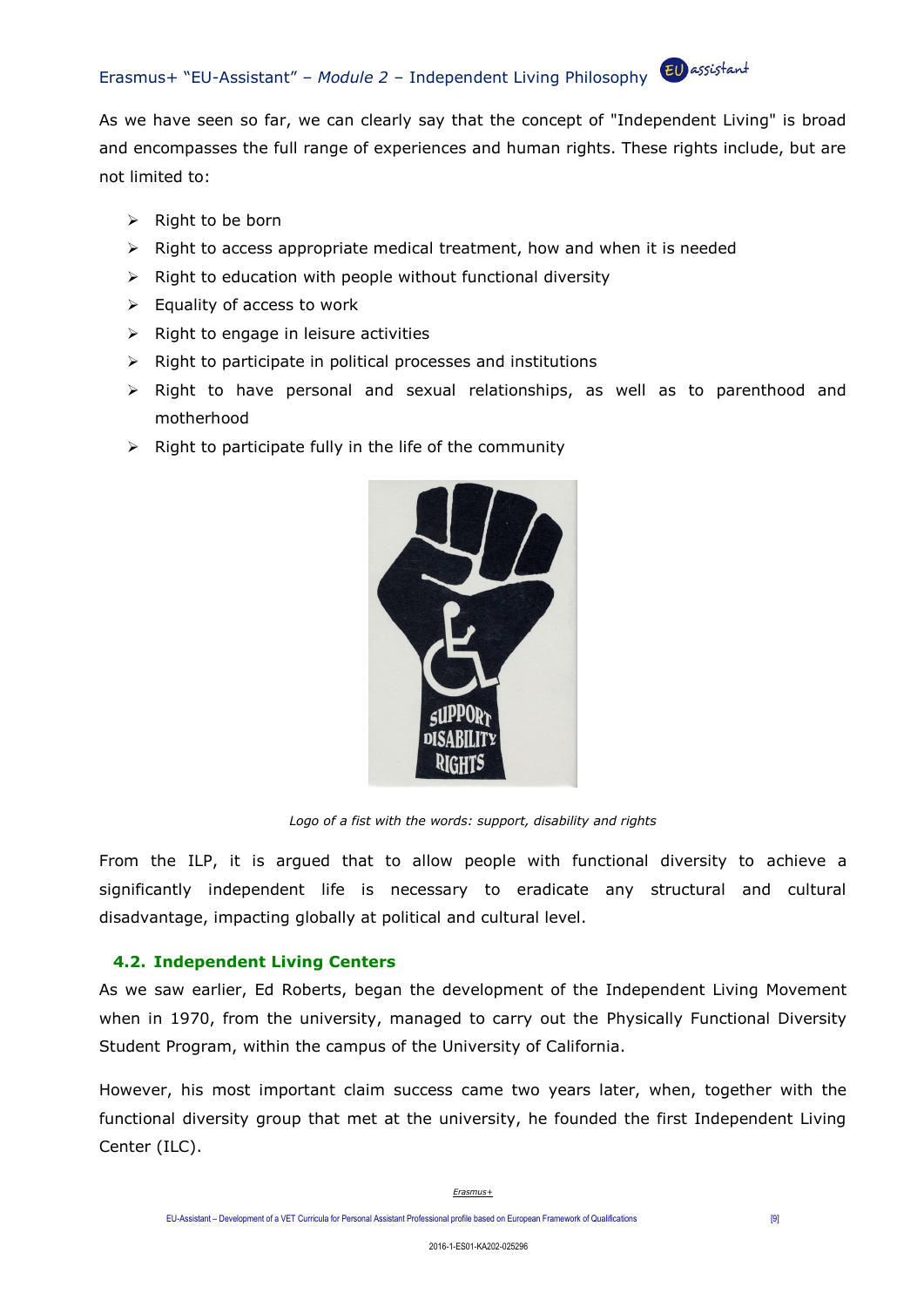In the mid-1970s, Independent Living Centers throughout California, Houston, Boston, New York and Chicago already existed. Currently, there are more than 400 Independent Living Centers in the United States, as well as important networks in other countries.

Although these centers have the same philosophy worldwide, their form of constitution, services and funding may vary from place to place. Its objective is to train people with functional diversity so that they can organize the services they need to live independently and thus exercise control over their own lives. These centers are directed by people with functional diversity who have chosen an Independent Living model and intend to help other people live under this philosophy.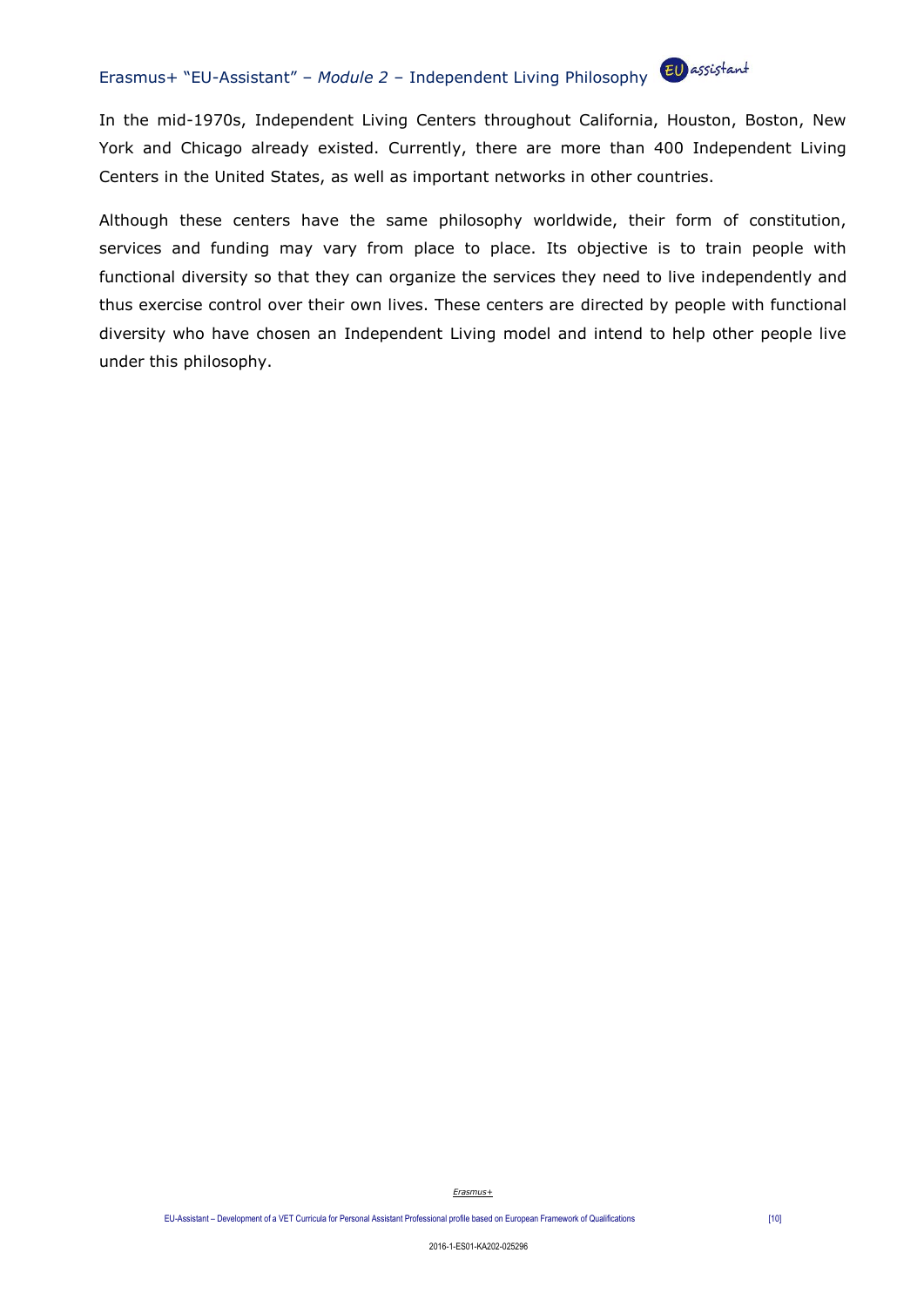## **5. PHILOSOPHICAL ASPECTS**

There are several concepts of "Independent Living", which focus on some key concepts:

- ➢ ideal,
- ➢ election,
- ➢ control,
- ➢ freedom,
- $\triangleright$  equality.

In this way, a primary goal of THE Independent Living Philosophy is to match the opportunities available to people with disabilities.

The following are the reflections that have been carried out by some people around the concept of Independent Living.

Philip Mason expressed it as an ideal:

*"Our dream was that people with disabilities could play their roles in terms of taking the opportunities that society offers, and fulfilling the responsibilities that society requires."*

For his part, John Evans expressed it as a freedom:

*"The essence of independent living is the freedom to make decisions about your own life and to fully participate in your community."*

Finally, the National Independent Living Center of the United Kingdom defines it as a choice:

*"Independent living for people with disabilities means being able to live the way you choose, with the people you choose. It means being able to choose who helps you and how they help you. It's not necessarily about doing things for yourself, it's about having control over your daily life. "*

However, independent living is not only an individual purpose, but a philosophical as well as a practical approach in which people with disabilities are brought together to work for civil and human rights. That is, it implies a change in social relations and economic reality that ensures equal opportunities for all and their self-determination. It is the pursuit of a very simple goal:

*"... Independent Living means that people with disabilities want the same opportunities for life and the same possibilities of choice in daily life that their brothers and sisters, neighbors and friends without disabilities take for granted"*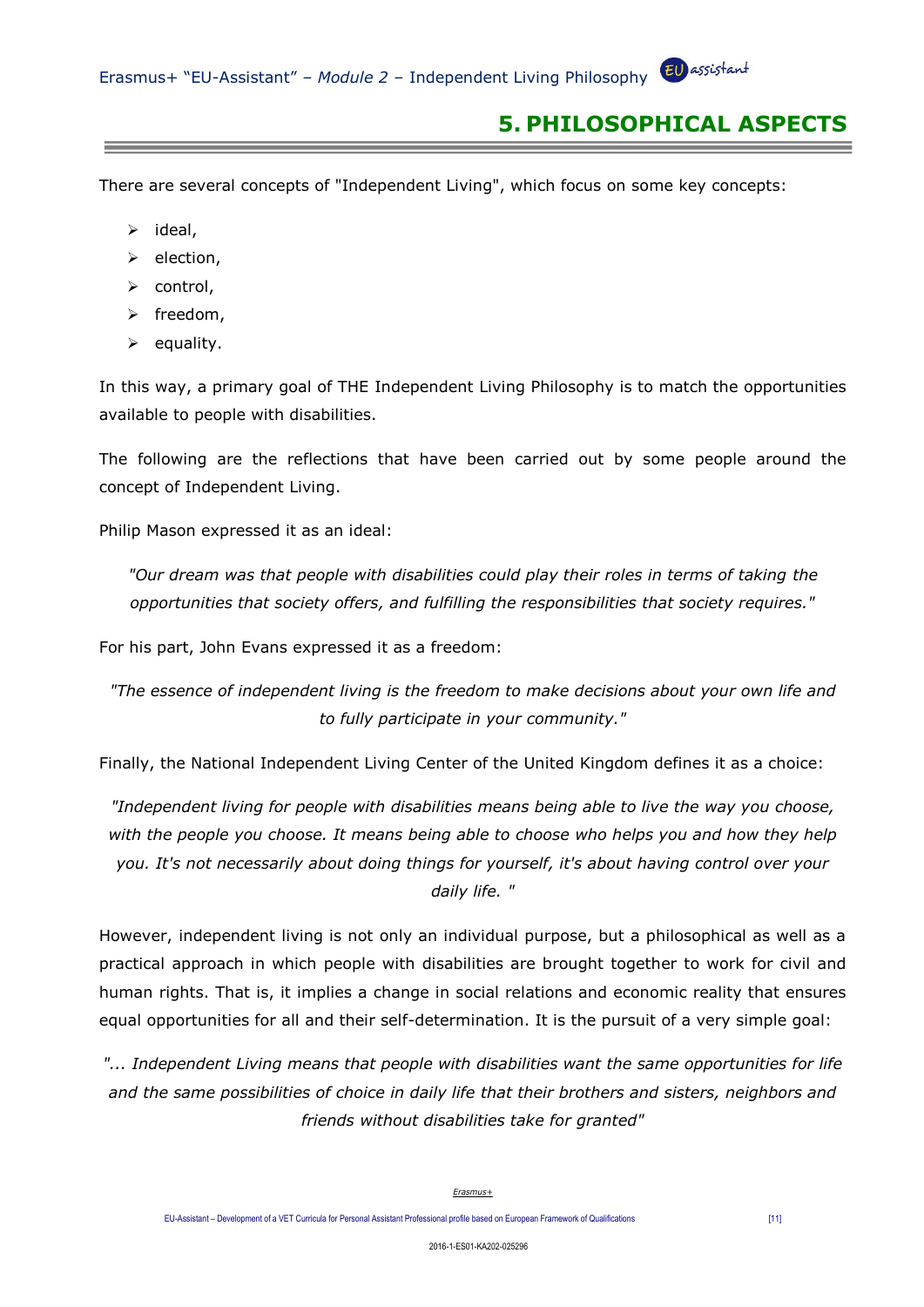The Derbyshire ILC identified seven "basic needs" for independent living, using the social model to analyze the need:

- $\triangleright$  Information: know what the options are.
- ➢ Support between equal: receive encouragement, counseling and guidance from other people with disabilities.
- $\triangleright$  Accommodation: have a place, fit for the needs of each one, where to live.
- ➢ Equipment: receive technical aids to reduce unnecessary dependence on others.
- ➢ Personal Assistance: receive human support in daily tasks.
- ➢ Transportation: have the possibility to arrive to the desired place.
- ➢ Access to the environment: access and participate in community services on equal terms.

#### **5.1. Basic principles**

The Basic Principles on which the Independent Living Philosophy is based are:

- 1. Human and civil rights;
- 2. Self-determination;
- 3. Self-help (Support between equal);
- 4. Possibility to exercise power (Empowerment);
- 5. Responsibility over one's life and actions;
- 6. Right to take risks; and,
- 7. Living in the community.

#### **5.2. Pillars that support this philosophy**

The pillars on which the World Independent Living Philosophy is based are:

- Every human life has value.
- Everyone, regardless of their diversity, is able to make choices.

• People with functional diversity are responsible for society's response to their physical, intellectual and sensorial diversity and have the right to exercise control over their lives.

• People with functional diversity have the right to full participation in society.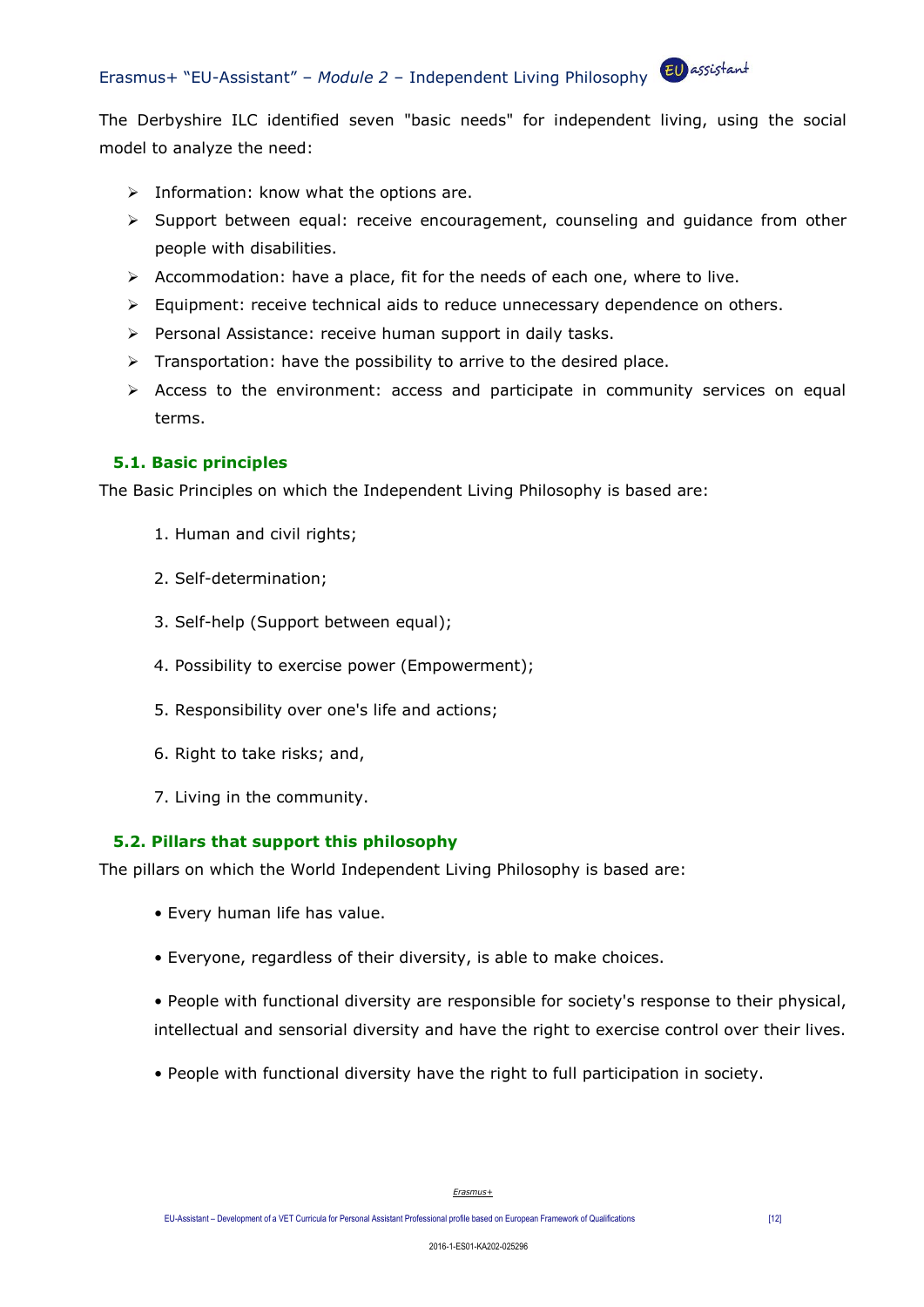Jenny Morris, Activist in Independent Living

#### **5.3. Independent Living Manifesto**

The Independent Living Manifesto carried out within the framework of the ILP is quoted below.

#### *Preamble*

*The development of humanity is based on diversity, of which "disability" is an inherent part, and to which it contributes positively. People with functional diversity are discriminated against, mainly because our existence is not valued in the same terms as in the rest of society. People with functional diversity who depend on other people for their daily life activities are further discriminated against because they are not allowed to have control of their lives and are often confined to residences or a dependency model family. The philosophy of independent*  living aims to change the view that society has on people with functional diversity, and *especially on those who depend on others for the normal development of their daily lives. As people with functional diversity, that we have a life "dependent" and that we look for an independent life. We manifest that:*

*1. Every life has a great value and every human being must have the opportunities and necessary alternatives so that he can decide on the issues that affect his life.*

*2. Functional Diversity is an inherent fact to the human being and we understand it as a manifestation of human diversity.*

*3. The basic principles of the Independent Living Philosophy are: human and civil rights, selfdetermination, self-help, empowerment, responsibility for one's life and actions, and the right to take risks.*

*4. Personal Assistance Services are essential for people with severe functional diversity.*

*5. The Society, with its political, social and economic leaders, must provide an environment and services designed in such a way that we live on equal terms with the rest of the citizens.*

*6. NOTHING ABOUT US / WITHOUT US!*

#### *We reject:*

*1. The idea that living with functional diversity involves only suffering, oppression, marginalization and that we have to assume what others decide for us.*

*2. Impunity for non-compliance with legislation and norms that seek to guarantee our rights.*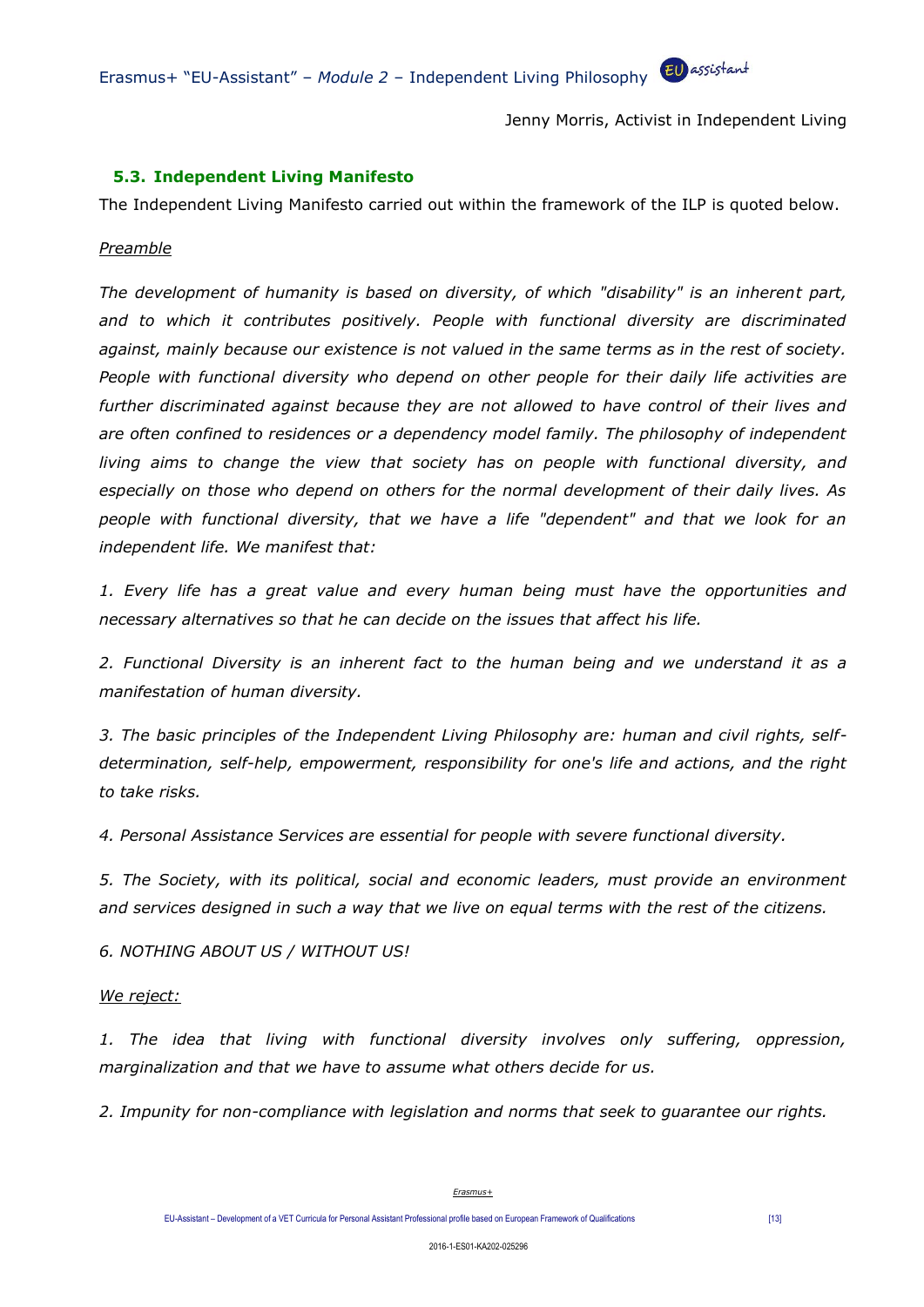*3. The current medical model of functional diversity that classifies us by pathologies and divides us artificially under strictly political and bureaucratic criteria that hinder the implementation, efficiency and efficiency of services for people with functional diversity.*

*4. The discretionary and gracious character of accessibility to the environment, buildings and transportation, communication, and access to the necessary technological applications.*

*5. The serious shortcomings and deficiencies in the application of the current legislation that prevent our access to the educational system in equal opportunities.*

*6. The special marginalization of women with functional diversity who suffer, on the double, as women and as people with functional diversity, the pressure of a hostile environment towards their condition.*

#### *We claim:*

*1. That our voice be heard in all debates on issues that affect our lives, especially the topic of Bioethics. Special emphasis should be placed on people with cognitive impairments or mental illness, in the sense that other people are watching over their interests and making decisions for them.*

*2. The model of independent living as the inspirer of all initiatives and services for people with functional diversity. Likewise, resources and services, whether public or private, must be managed, as far as possible, by people with functional diversity and, without exception, the capacity to influence and control themselves.*

*3. The conditions necessary for us to be able to direct our lives and take care of ourselves. To achieve this, Accessibility has to be guaranteed and a genuine System of Provision of Technical Aids, nonexistent, must be established to ensure that people with functional diversity have the necessary devices or adaptations.*

*4. Personal Assistance Services that are really useful and where we can select train and pay our personal assistants and provide the necessary funds so that no person who needs them will lack them for economic reasons.*

*5. Education in equal opportunities as a fundamental tool so that we can develop and live in an environment designed by and for people without functional diversity.*

*6. The right to sexuality and to form a family.*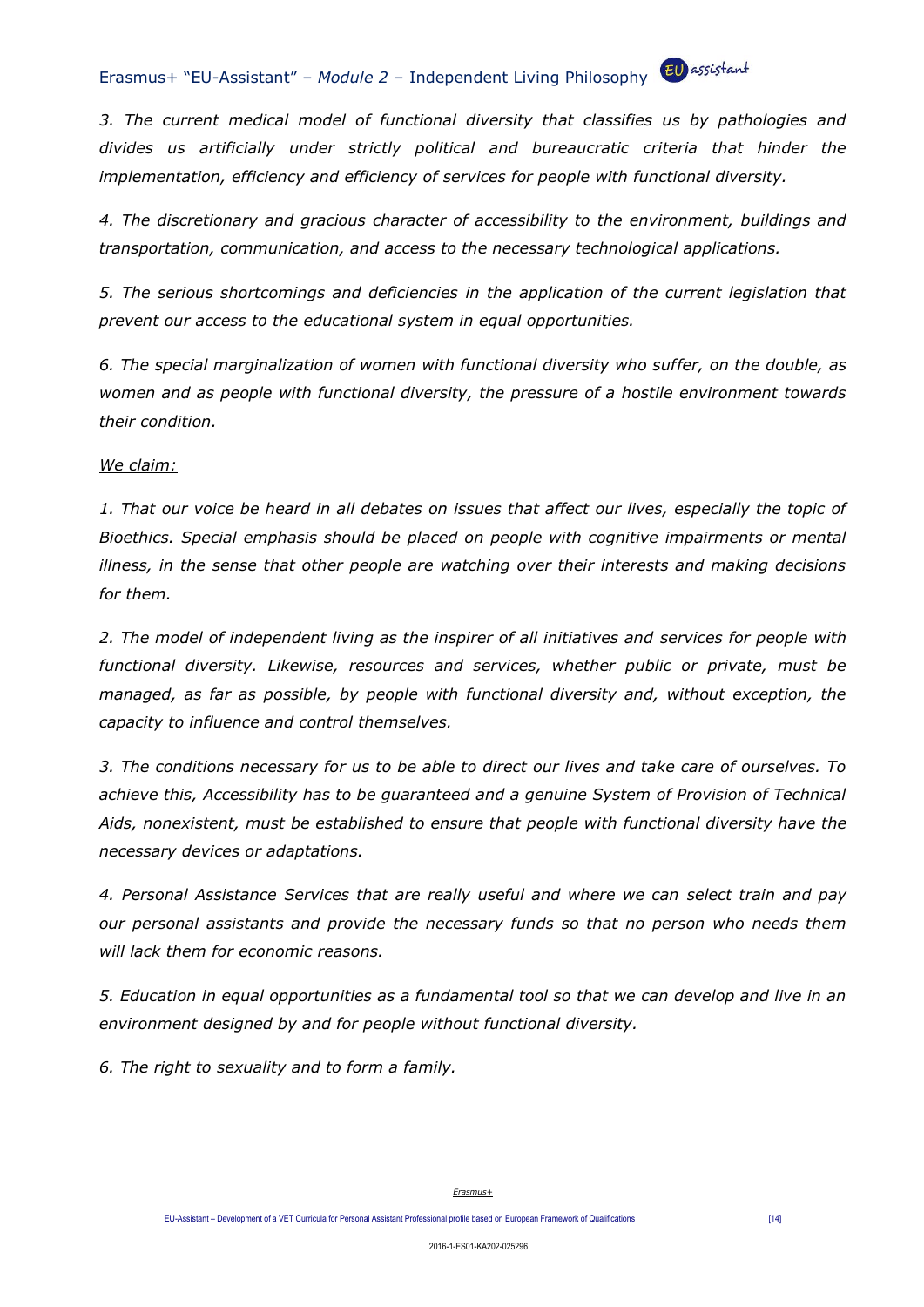## **6. SOCIOLOGICAL ASPECTS**

#### **6.1. Global Movement for Independent Living**

Thus, the Independent Living Movement (ILM) was born in the United States, between the 1960s and 1970s, as a new social movement led by people with functional diversity who fight for their emancipation and empowerment, both at the level Individual as a collective. This struggle becomes especially important and necessary for those people who need human support to carry out different activities in their daily lives.

# **REV&LUTION**

#### A GLOBAL INDEPENDENT LIVING MOVEMENT

Annual Conference on Independent Living 2017

#### *Logo of revolution: a global independent living movement (annual conference on independent living 2017)*

The movement was driven by these people from civil organizations, universities and veterans' associations and their initial goal was to get people with functional diversity from hospitals and institutions, and even from their own homes, where you were In order to return them to a life of community participation. This action emerges as a radical response to social stereotypes created from ideas such as that a person with functional diversity can not work, can not take care of itself or can not take responsibility for his own life.

The Independent Living Movement has the following principles:

- Deinstitutionalization
- Self-determination
- •Nondiscrimination
- Demedicalization
- Self-management of the supports
- Peer support

The principles of Independent Living and its philosophy are applied on a global scale to be implemented locally, nationally and internationally, regardless of functional diversity, sex,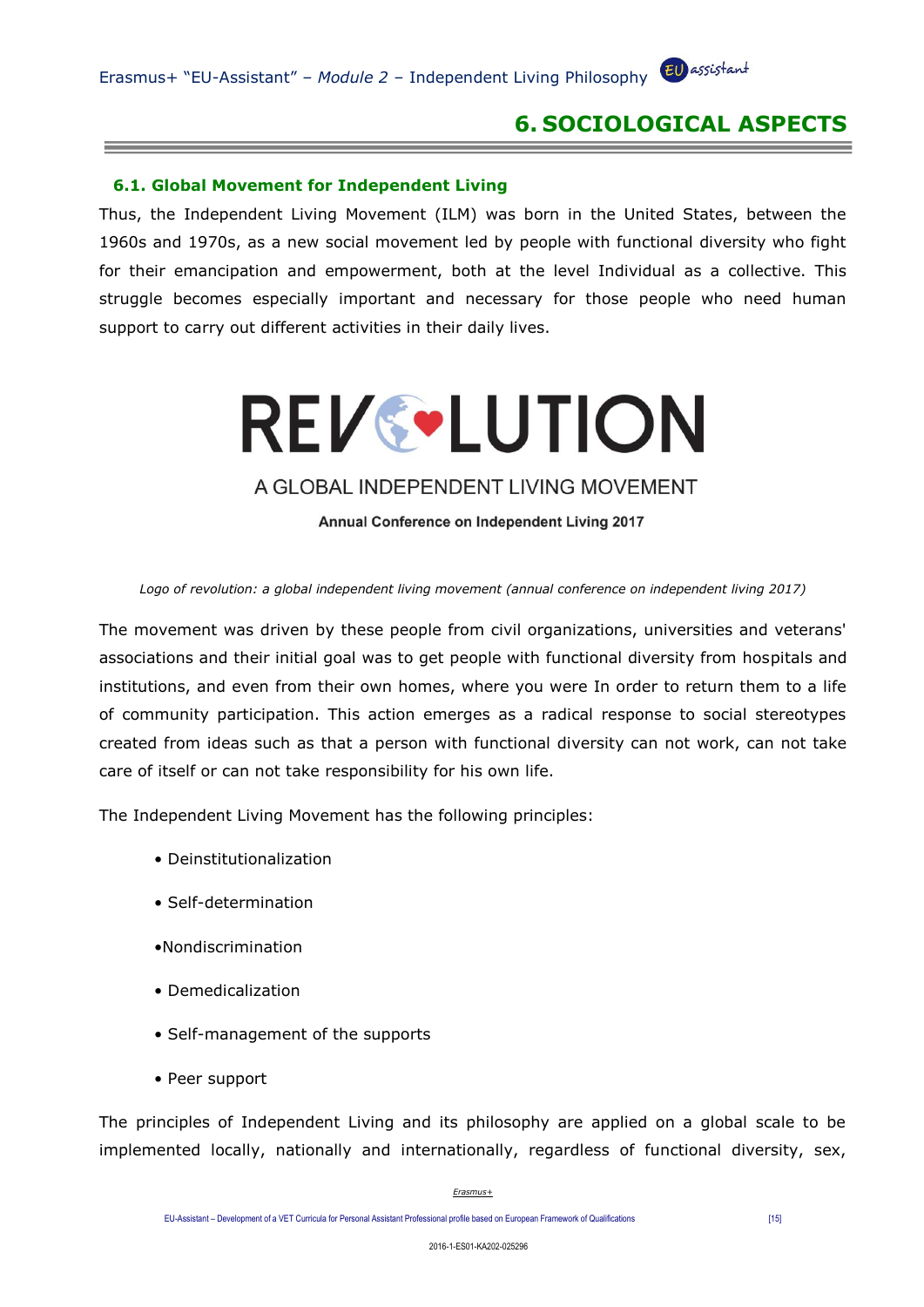religion, race, background, political affiliation, age or sexual orientation. The concept of the Person with Functional Diversity (PDF) of the Independent Living Movement has spread all over the world, with ILOs (Independent Living Offices) operating in all continents, providing adequate solutions in the most diverse cultures and socioeconomic environments: Brazil, Canada, Japan, South Korea, Nicaragua, South Africa, Sweden, Thailand, Italy, Uganda, Ireland, Vietnam, etc.

The motto that exemplifies his Philosophy is:

#### NOTHING ABOUT US / WITHOUT US!

The idea of "independent living", as defended in the movement of people with functional diversity around the world, is a radical concept because it poses a challenge to conventional thinking about disability and combines a solution both ideological and practical of the daily environmental and cultural problems with people with functional diversity and their families. Moreover, the notion of "independent living" not only enhances the quality of life of people with functional diversity, but also that of other structurally disadvantaged groups such as women, minority ethnic groups, elderly people or homosexual women and men.

The political demands of the international movement of people with functional diversity, we must understand them as a demand for socio-political reinterpretation of disability.

Outside the Independent Living Movement itself, the public and professional conception of Independent Living tends to be limited to the conception of people with functional diversity only as users of support services, which is incorrect and discriminatory.

In fact, people with functional diversity are clients, workers, students, parents, taxpayers and voters, and community members. The purpose of any form of support should therefore be to enable people to overcome the practical barriers they face to participate in all those roles and activities. This is why spending on independent living needs to be considered as a form of positive investment. Greater participation not only benefits people with disabilities themselves, but also brings economic benefits to governments, businesses and communities.